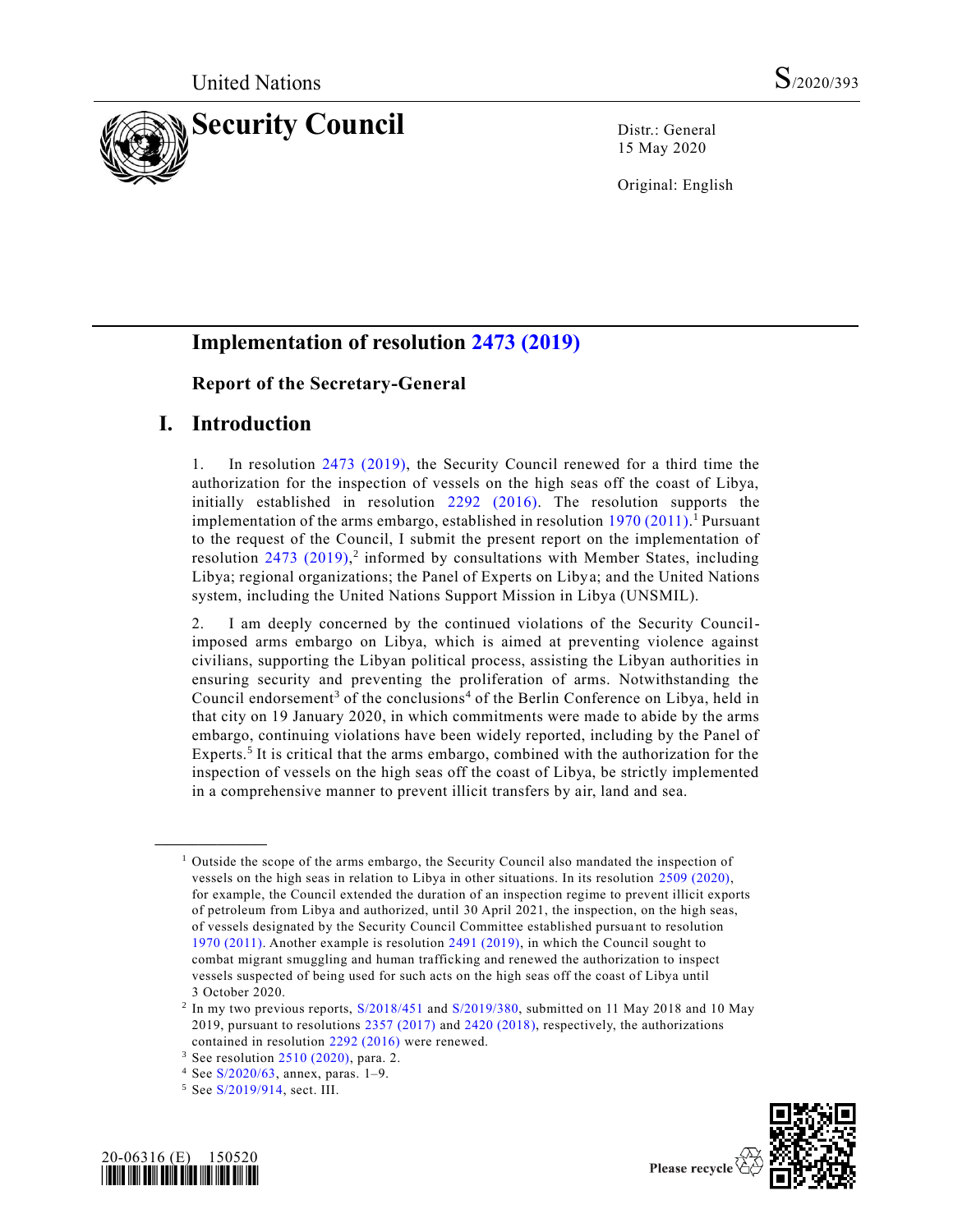3. Member States are required to fully abide by the relevant Security Council resolutions that are aimed at preventing the direct or indirect supply, sale or transfer of arms and related materiel of all types to Libya. In resolution [1970 \(2011\),](https://undocs.org/en/S/RES/1970(2011)) the Council called upon Member States to conduct inspections of cargo to and from Libya in their territories, including at airports and seaports, and authorized the seizure and disposal of any prohibited items discovered during the inspections. The Council reiterated its call, in resolutions [2174 \(2014\)](https://undocs.org/en/S/RES/2174(2014)) and [2213 \(2015\),](https://undocs.org/en/S/RES/2213(2015)) for Member States to conduct such inspections in their territories. In resolution [2292 \(2016\),](https://undocs.org/en/S/RES/2292(2016)) the Council authorized Member States, acting nationally or through regional organizations, with appropriate consultations with the Government of National Accord, to inspect vessels on the high seas off the coast of Libya and, upon discovery of prohibited items, to seize and dispose of those items and to collect evidence directly related to the carriage of such items during such inspections. <sup>6</sup>

4. In my previous report [\(S/2019/380\)](https://undocs.org/en/S/2019/380), I noted that Member States, the Security Council Committee established pursuant to resolution [1970 \(2011\)](https://undocs.org/en/S/RES/1970(2011)) concerning Libya, regional organizations and the Panel of Experts had all reported on illicit transfers of arms and related materiel into and out of Libya, involving both State and non-State actors, including foreign and Libyan armed groups, as well as criminal entities. Since the resumption of active conflict in Libya and the launch on 4 April 2019 of a military offensive on Tripoli by the Commander of the Libyan National Army, General Khalifa Haftar, violations of the arms embargo have increased at a sustained pace. The illicit flow of arms out of Libya has enabled terrorist groups to expand their influence in the region.<sup>7</sup> It therefore remains critical that the arms embargo and the subsequent inspection regime on the high seas, core objectives of the Berlin Process and endorsed in Council resolutions [2509 \(2020\)](https://undocs.org/en/S/RES/2509(2020)) and [2510 \(2020\),](https://undocs.org/en/S/RES/2510(2020)) be fully implemented.

# **II. Implementation of the authorizations set out in resolution [2292 \(2016\)](https://undocs.org/en/S/RES/2292(2016)) and extended in resolutions [2357 \(2017\),](https://undocs.org/en/S/RES/2357(2017)) [2420](https://undocs.org/en/S/RES/2420(2018))  [\(2018\)](https://undocs.org/en/S/RES/2420(2018)) and [2473 \(2019\)](https://undocs.org/en/S/RES/2473(2019))**

5. The European Union Naval Force military operation in the Southern Central Mediterranean (EUNAVFOR MED operation SOPHIA) had been the only regional arrangement acting under the above-mentioned authorizations until 31 March 2020, when its mandate ended. The military operation informed the Secretariat that, between 6 September 2016 and 5 March 2020, it had carried out a total of 2,642 hailings and queries, 161 friendly approaches, seven flag enquiries and six vessel inspections, which had led to two arms seizures. Moreover, the suspension of the deployment of maritime assets on 1 April 2019 precluded the possibility of conducting further friendly approaches, boardings and inspections at sea.

6. However, the military operation informed the Secretariat that six aircraft, supported by remotely piloted aircraft systems, had gathered information on and hailed vessels suspected of involvement in illicit arms trafficking activities. Following the Berlin Conference, and in support of the implementation of

**\_\_\_\_\_\_\_\_\_\_\_\_\_\_\_\_\_\_**

<sup>6</sup> For the first reference by the Security Council to inspections on the high seas in relation to Libya, see resolution [1973 \(2011\),](https://undocs.org/en/S/RES/1973(2011)) para. 13. For reference to the termination of that provision, see resolution [2040 \(2012\),](https://undocs.org/en/S/RES/2040(2012)) para. 8.

<sup>7</sup> Since the publication of my previous report, the Analytical Support and Sanctions Monitoring Team, which was established pursuant to resolutions [1526 \(2004\)](https://undocs.org/en/S/RES/1526(2004)) and [2253 \(2015\)](https://undocs.org/en/S/RES/2253(2015)) concerning ISIL (Da'esh), Al-Qaida and the Taliban and associated individuals and entities, has drawn attention to links between terrorist groups in Libya, neighbouring countries and the Sahel, although without reference to movements by sea, and referenced reported movements of weapons from Libya to terrorist groups in the region; see [S/2020/53,](https://undocs.org/en/S/2020/53) paras. 24, 29, 30 and 102.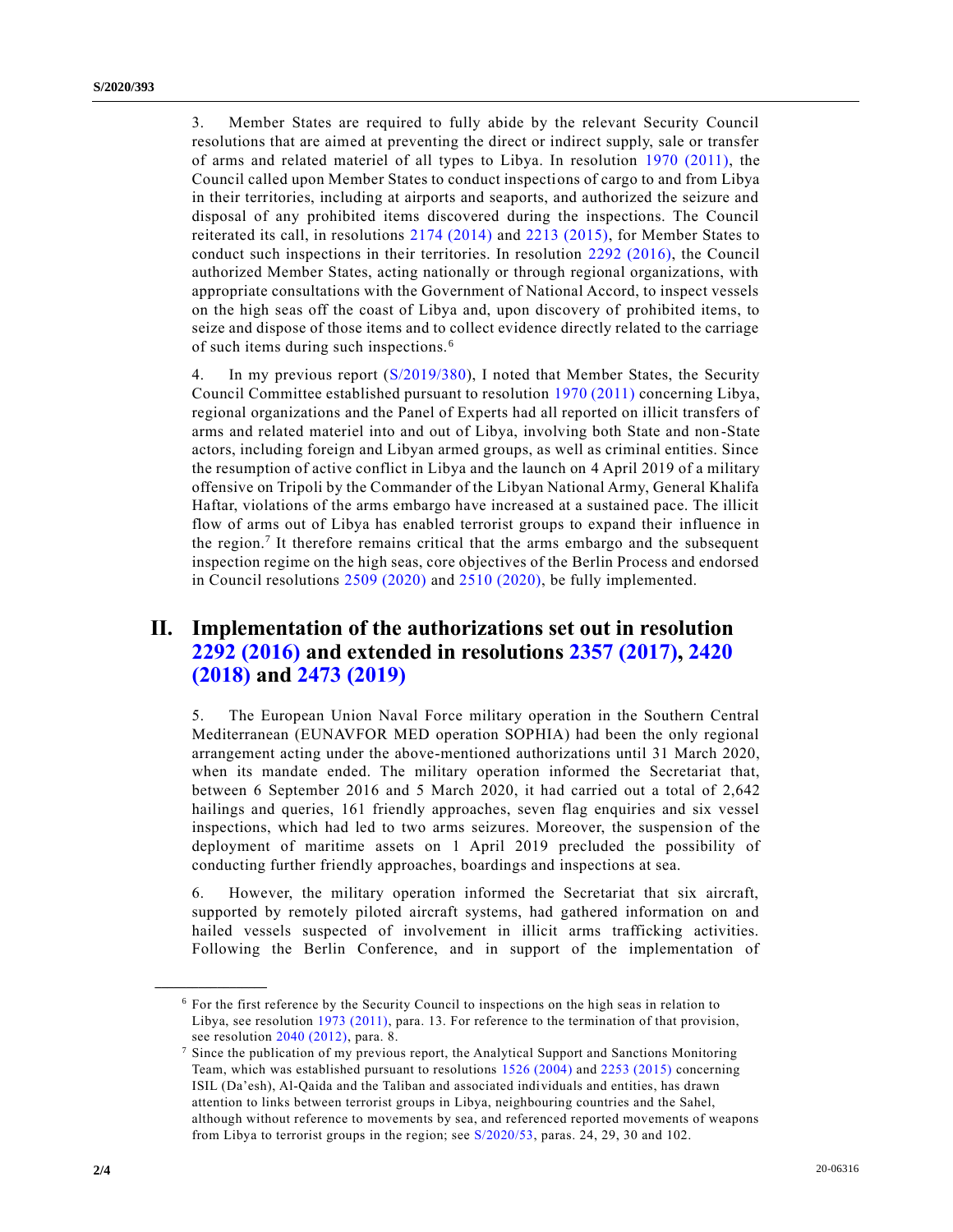resolution [2473 \(2019\),](https://undocs.org/en/S/RES/2473(2019)) the military operation had intensified its aerial monitoring with satellite surveillance, resulting in an increase in maritime patrols off the eastern coast of Libya. Previously, the patrol area had been centred mostly on the western part of Libya, covering the main route used by migrants to reach Europe.

7. On 31 March 2020, the Council of the European Union established the European Union military operation in the Mediterranean (EUNAVFOR MED operation IRINI), a successor to operation SOPHIA. Drawing on aerial, satellite and maritime assets, operation IRINI supports the implementation of the arms embargo, in compliance with relevant Security Council resolutions, including resolutions [1970 \(2011\)](https://undocs.org/en/S/RES/1970(2011)) and [2292 \(2016\).](https://undocs.org/en/S/RES/2292(2016))

8. No other information was brought to the attention of the Secretariat regarding inspections of vessels or seizures of cargo by Member States, acting nationally or through regional organizations, on the high seas off the coast of Libya during the reporting period.

#### **III. Reporting obligations and sharing of relevant information**

9. Under the provisions of paragraph 11 of resolution [2292 \(2016\),](https://undocs.org/en/S/RES/2292(2016)) Member States and the Government of National Accord were encouraged to share relevant information with the Committee and with those Member States and regional organizations acting under the authorizations set out in resolution [2292 \(2016\).](https://undocs.org/en/S/RES/2292(2016)) Under paragraph 10 of the same resolution, the Panel of Experts was also encouraged to share relevant information with Member States acting under the authorizations.

10. During the reporting period, no vessel inspection reports were submitted to the Committee. On the basis of a close relationship with the European Maritime Safety Agency, operation SOPHIA reported that it had supplemented information collected by aerial assets with satellite data. The military operation had also maintained an information exchange with key interlocutors, such as the European Border and Coast Guard Agency, the European Union Agency for Law Enforcement Cooperation, the European Union Integrated Border Management Assistance Mission in Libya, the North Atlantic Treaty Organization Allied Maritime Command, the Panel of Experts on Libya and the merchant shipping cluster. The European Union Satellite Centre, with which the military operation had strengthened its relationship, provided additional imagery and analysis in support of countering illicit arms trafficking. The operation's crime information cell shared information regarding vessels suspected of arms trafficking with relevant law enforcement actors and made six recommendations for port inspections, including one related to a vessel currently under investigation by a country's national judicial authorities for suspected arms trafficking. The Panel of Experts informed the Secretariat that it had extended the procedures for the exchange of information to operation IRINI, given the utility of its past cooperation with operation SOPHIA and the provisions set out under resolution [2292 \(2016\).](https://undocs.org/en/S/RES/2292(2016))

### **IV. Observations**

11. I would like to express my appreciation for the efforts of the European Union, through operation SOPHIA, acting under the authorizations renewed by the Security Council in resolution [2473 \(2019\),](https://undocs.org/en/S/RES/2473(2019)) to deter the smuggling of illicit arms and related materiel to and out of Libya by sea. I welcome the establishment of operation IRINI and underscore the importance of close consultations with the Government of National Accord and engagement with countries neighbouring Libya, the African Union and other relevant regional organizations.